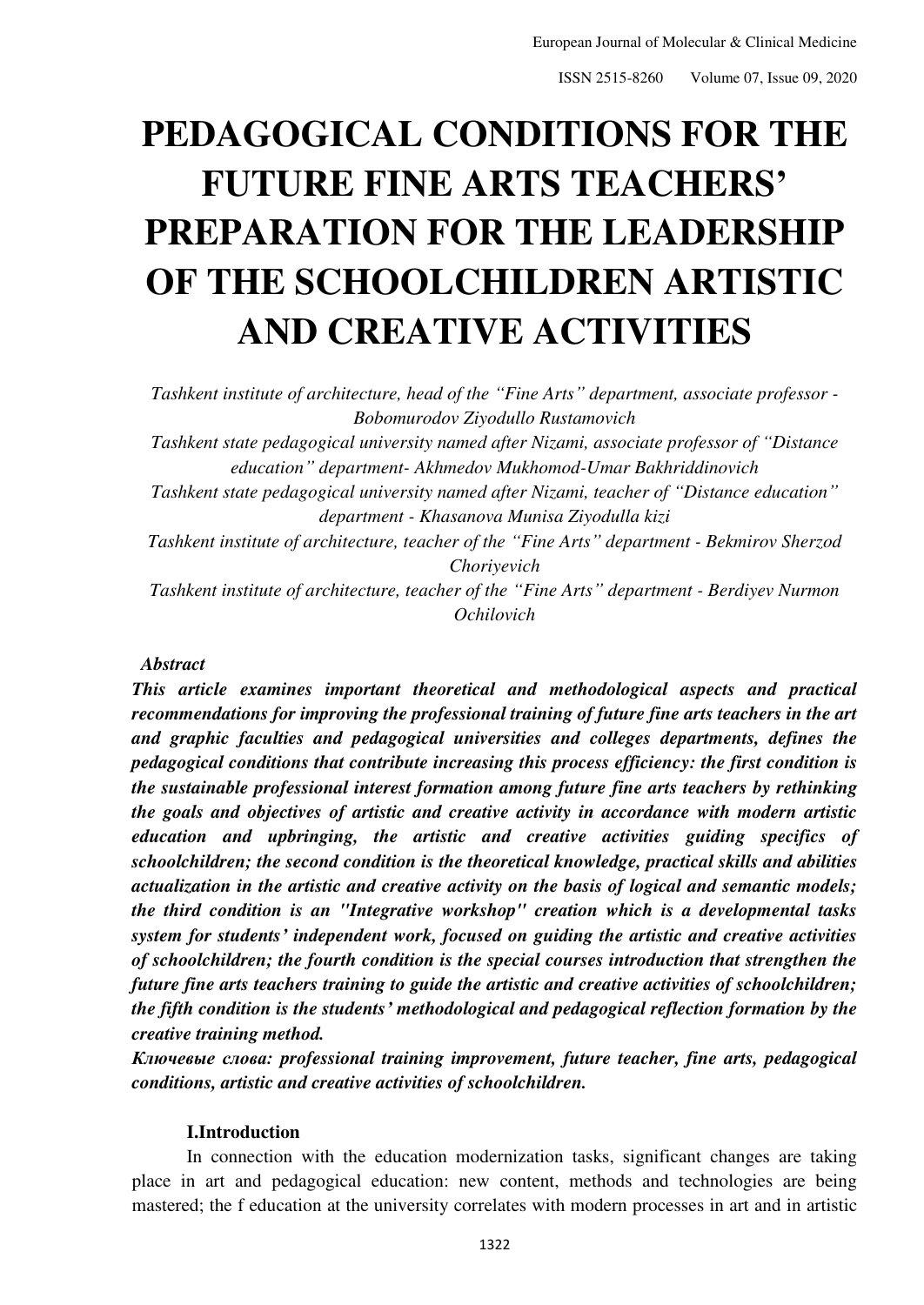culture.The changes taking place in society require the scientific foundations analysis and revision of various education fields. In a "rapid technology change"situation, which is leading to a change in values and living standards, it is necessary to develop the younger generation ability to act in a constantly changing environment. Social and scientific and technical progress sets before the school educating tasks of a person with high creative culture, capable of active perception and new things creation in the educational, industrial and social activities. In the information society conditions, a school graduate is required to have developed creative abilities, spatial thinking, imagination, visual culture, and therefore the fine arts role in teaching and educating students increases immeasurably. The problem of raising the quality level of future specialists training in art education is becoming very urgent.

In recent years, the "artistic pedagogy", "pedagogy of art", "art pedagogy" concepts have been used to designate the pedagogical activity related to the teaching, development, and education problems of the individual by art, which confirms the corresponding field selection of science, which is in the of formation process, search for approaches to the design of pedagogical technologies and ways of their implementation.

# **II. Main part**

The teacher's personality formation, his general pedagogical and special abilities development, the forms and professional training methods improvement, the professional skills of future teachers are given a lot of attention in the works of S.I. Arkhangelsky, M.I. Dyachenko, N. D. Nikandrov, V.C. Rozov. V.A. Slastyonin, N.F. Talyzina, A.I. Shcherbakov and others [3]. Teaching the working skill with various art materials and instilling interest in it as a source of creative activation and students' self-realization creates optimal conditions for the creative potential manifestation of the individual, fantasy, imagination, heuristic thinking, and the professional development of the future fine arts teacher. The multifaceted complex of artistic and technological tasks requires serious theoretical training and the acquisition of versatile skills and abilities. Educational activities in the classroom, mastering the key points of creating a product from idea to implementation in material forms the ability to see the system, highlight the features of using technical and artistic means when creating works of decorative and applied art of a utilitarian or artistic purpose. All this contributes to the implementation of the connection between theoretical knowledge and practical skills in future professional activities [2].

The scientific and theoretical foundations of the training of a teacher of fine arts, the formation of his personality, the mastery of artistic and pedagogical competencies in the learning process and further activities are reflected in the works of A.A. Alekhin, K.J. Amirgazin, K.E. Eralin, L.A. Ivakhnova, V.P. Zinchenko, A.I. Ikonnikov, D.A. Kemeshev, V.S. Kuzin, V.K. Lebedko, S.P. Lomov, L.G. Medvedev, A.S. Puchkov, V.U. Plyukhin, I. M. Radjabov, N. N. Rostovtsev, G.B. Smirnov, A.E. Terentyev, A.A. Unkovsky, E. V. Shorokhov, A.S. Khvorostov, T. Ya. Shpikalova and others [3]. Important theoretical and methodological aspects and practical recommendations have been developed to improve the professional training of future teachers of fine arts in the conditions of art and graphic faculties and departments of pedagogical universities and colleges. Specialists are attracted by issues related mainly to the development of the pedagogical orientation of the process of teaching students to individual disciplines, while the problem of the content of the pedagogical preparation of students for teaching fine arts at school and its specific features is not fully developed (V.V. Abramova, A.A. Milyukov, M.A. Popova, I.V. Solodukhin, A.E. Terentyev, N.K. Shabanova). The works of N.N. Rostovtseva, E.I.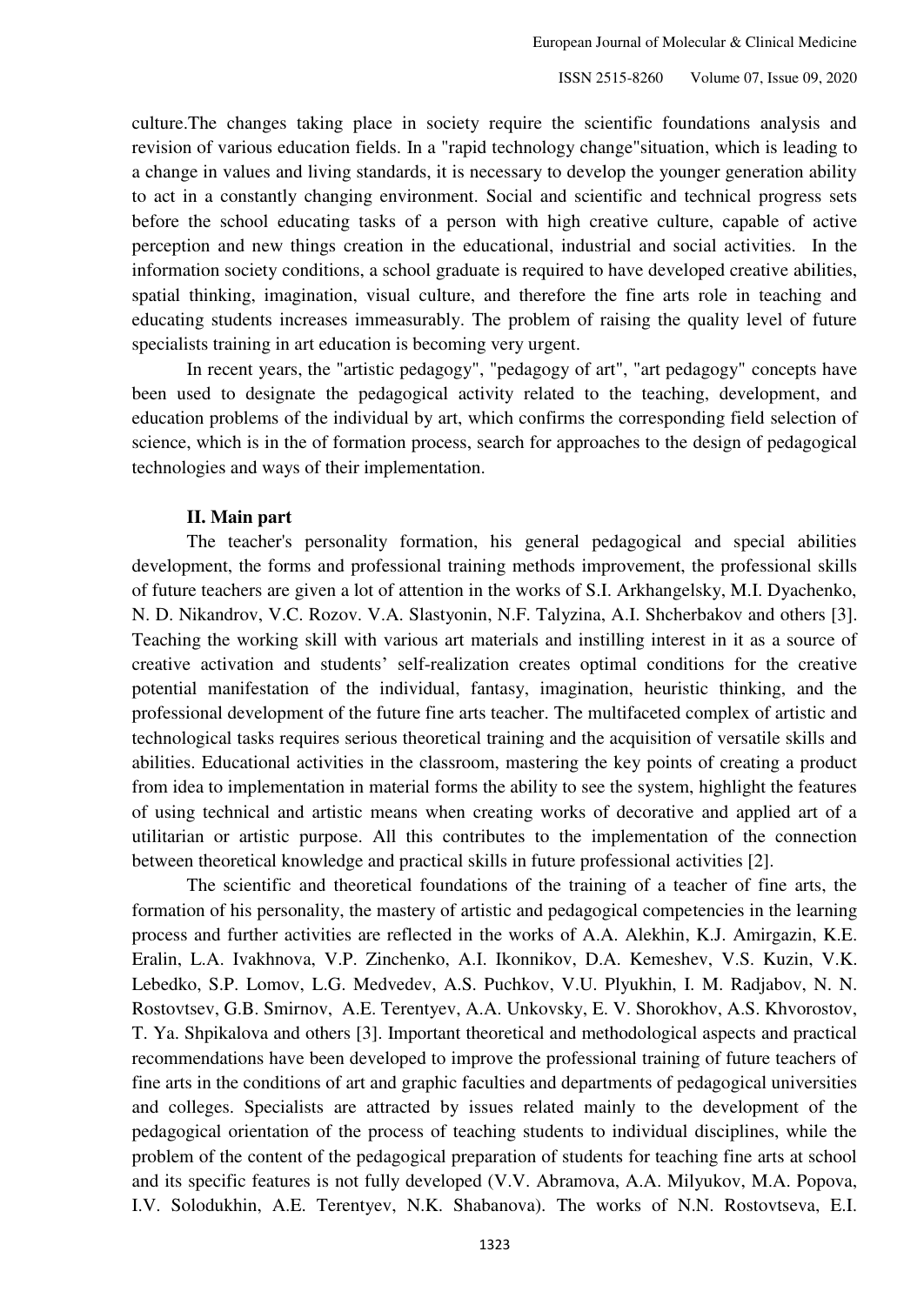Ignatiev, N.G. Bogolyubov, T.S. Komarova, V.S. Kuzin, S.P. Lomov, V.V. Koreshkov, N.P. Sakulina, N.M. Sokolnikova, E.V. Shorokhov, V.S. Shcherbakov, A.S. Khvorostov, Yu.V. Khijnyak and B.P. Yusov are devoted to the development of children's visual creativity, in which the teacher is given the main role. At the same time, the professional competence of a teacher of fine arts remains unexplored from the side of its constituent components, a wide range of professional knowledge, abilities, skills in their interaction has not been studied; special training is often viewed in isolation from psychological and pedagogical training.

Psychological and pedagogical training of a modern specialist is based on a number of methodological principles and approaches: the principle of the formation of a professional pedagogical culture, culturological, acmeological, axiological, dialogical, individual-creative, innovative, systemic [6].

The management of the person artistic and creative development process in real practice is carried out as artistic and creative activity management, which has certain characteristics, which differ from educational activity in other areas of school education. The students' activities in the studying process the school course "Fine Arts" and, accordingly, the teacher activities have their own structure, which is determined by the very nature of art education and, at the same time, is subject to the general laws of the activity theory. The art education specificity is such that the main directions of pedagogical work are in the impact, on the one hand, on the emotional sphere of the child, his subconsciousness and intuition, on the other hand, on his logic, rational thinking, and the ability to understand the assigned tasks. Mastering the basics of teaching technology in the field of art is possible only if versatile conditions are provided for the successful artistic and creative activity of students in the process of professional training. Here, of course, it is necessary to integrate the theory and methodology of teaching fine arts and the whole range of special disciplines - drawing, painting, composition, graphics, arts and crafts.

Theorists and practitioners of art education, methodologists agree that the leading role in transforming this area knowledge belongs to the teacher, who can analyze the experience of his colleagues and improve himself, seek and find new solutions to pedagogical problems and problems, and overcome professional difficulties [7].

The students' artistic and creative activity is a complex, multi-stage process of cognition and creativity, and this process management is an activity that requires knowledge of a number of aspects: psychological characteristics of age, psychology of creativity, knowledge in the field of fine arts, mastery of practical artistic activities, knowledge of methodology, modern art teaching technologies.

The problem state analysis shows that, despite its certain theoretical and practical elaboration level, such aspects as the professional competence and its formation methods in a future fine arts teacher, students' methodological preparation for mastering the specific features of managing artistic and creative development schoolchildren. We consider the professional training of a fine arts teacher to guide the students' artistic and creative activities as his professional competence forming process based on the integration of psychological and pedagogical and artistic and creative directions.

The psychological and pedagogical training of such a specialist is based on a number of methodological principles and approaches: the professional pedagogical culture, culturological, acmeological, axiological, dialogical, individually creative, innovative formation. Artistic and creative training is considered by us as a process of forming professional competencies in the fine arts, which provides for the artistic and creative thinking, imagination, the ability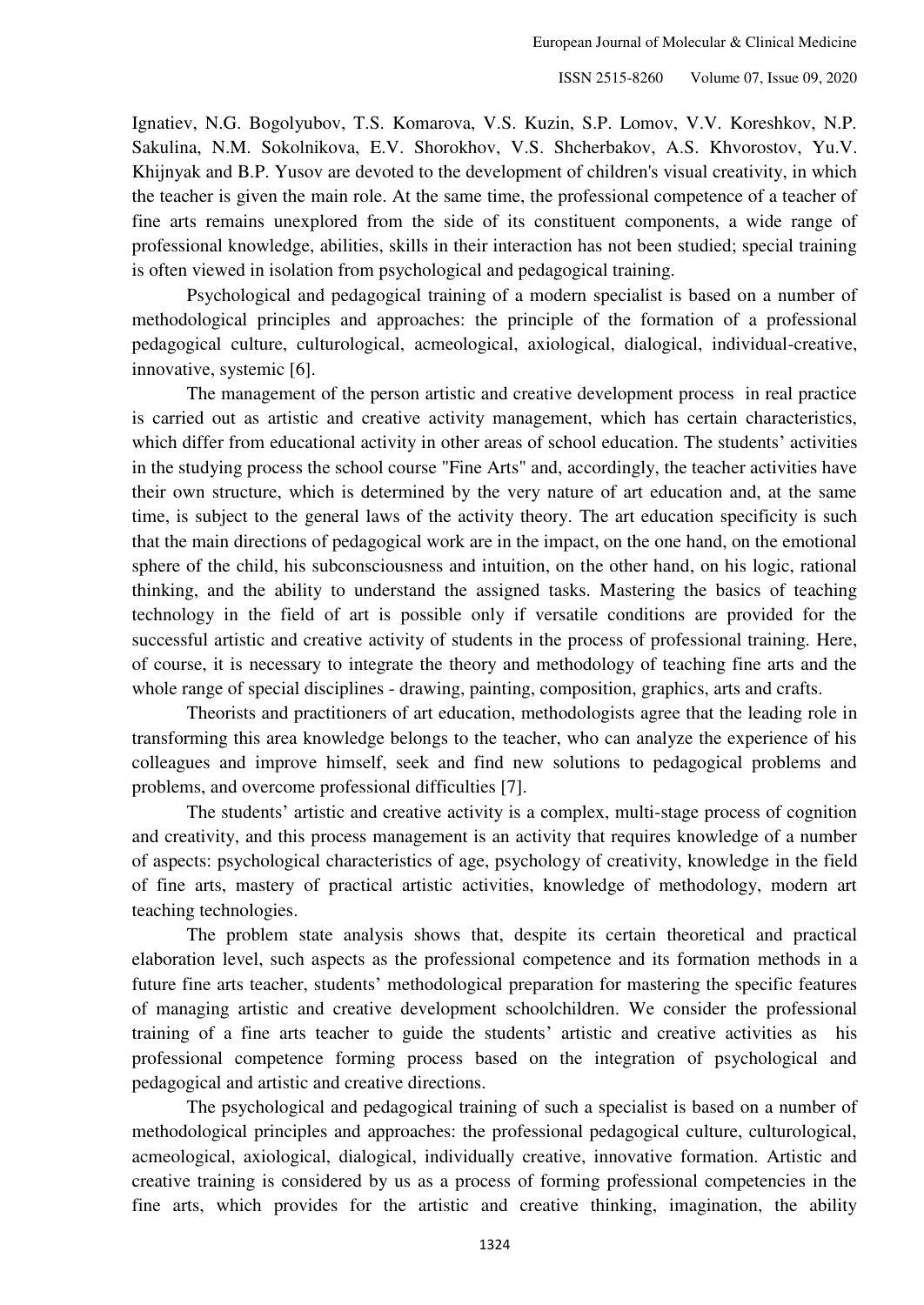development to create an artistic image with various visual means, and materials mastery. Both of these areas of professional training of an artist-teacher form his professional competence, which allows him to manage the artistic and creative development process of schoolchildren, and not just teach the basics of visual literacy. Such guidance is a purposeful, systematic influence of the teacher on the process of artistic creativity of students, its motivation, goal setting (which is to create an artistic image); disclosure of work tasks (compositional, color, linear-constructive, technical); organization of the image process; analysis and assessment of the work performed [1].

Based on the philosophical, psychological and pedagogical literature analysis, which shows that the teacher preparation to guide the artistic and creative activities of schoolchildren is determined by the pedagogical science development logic and the personality development needs, the following contradictions were identified: the first contradiction arises in the professional training process of a fine arts teacher and is inherent in the very nature of artistic and creative activity, which does not allow for harsh pedagogical influence, but, at the same time, requires a wide range possession of specific knowledge and rules that regulate it.

The professional training purpose of a future specialist at the present education development stage is his professional competence formation [4]. Mastering professional competence and skill is carried out in the professional, pedagogical and artistic training unity: the skills and abilities acquisition in artistic activity and the development of forms, methods, techniques and means of teaching children.

The artistic and pedagogical orientation is understood as a stable positive the student's attitude to the teaching profession, his knowledge of the peculiarities of the fine arts teacher work, a positive perception of everything related to the fine arts, with this profession, a tendency to this work type. The positive attitude formation to the teaching profession in the teaching process at a pedagogical university depends on the harmonious combination of a general orientation with artistic and pedagogical, on individual-typological characteristics of a person, on activity in practical pedagogical activity. Based on the analysis of the pedagogical and artisticcreative orientation of the future teacher, we identified the structure of the professional competence of the future fine arts teacher.

The holistic professional training process of future fine arts teachers for the artistic and creative activities management is reflected in the built structural and functional model, including the goals, tasks of psychological, pedagogical and artistic and creative training; methodological approaches, content, stages of professional training; vocational training methodology, its purpose, objectives, principles, methods, skills, pedagogical practice, in the process of which the professional training levels (high, medium, low), and as a result, professional competencies are formed, the student's readiness to lead artistic and creative activities is formed schoolchildren, to transfer them various types of experience: cognitive activity, creative activity, practical activity, emotional-value relations.

In the art and pedagogical education real practice, the future teacher preparation to guide the students' artistic and creative development process is carried out as preparation for the artistic leadership and creative activities. This process is a purposeful, systematic impact on the students' artistic creativity, it is carried out as the interaction organization between teachers and students, the result of which should be the transition of the student from the state when he is an object of leadership, to the state when he becomes a full subject of his activity and its development.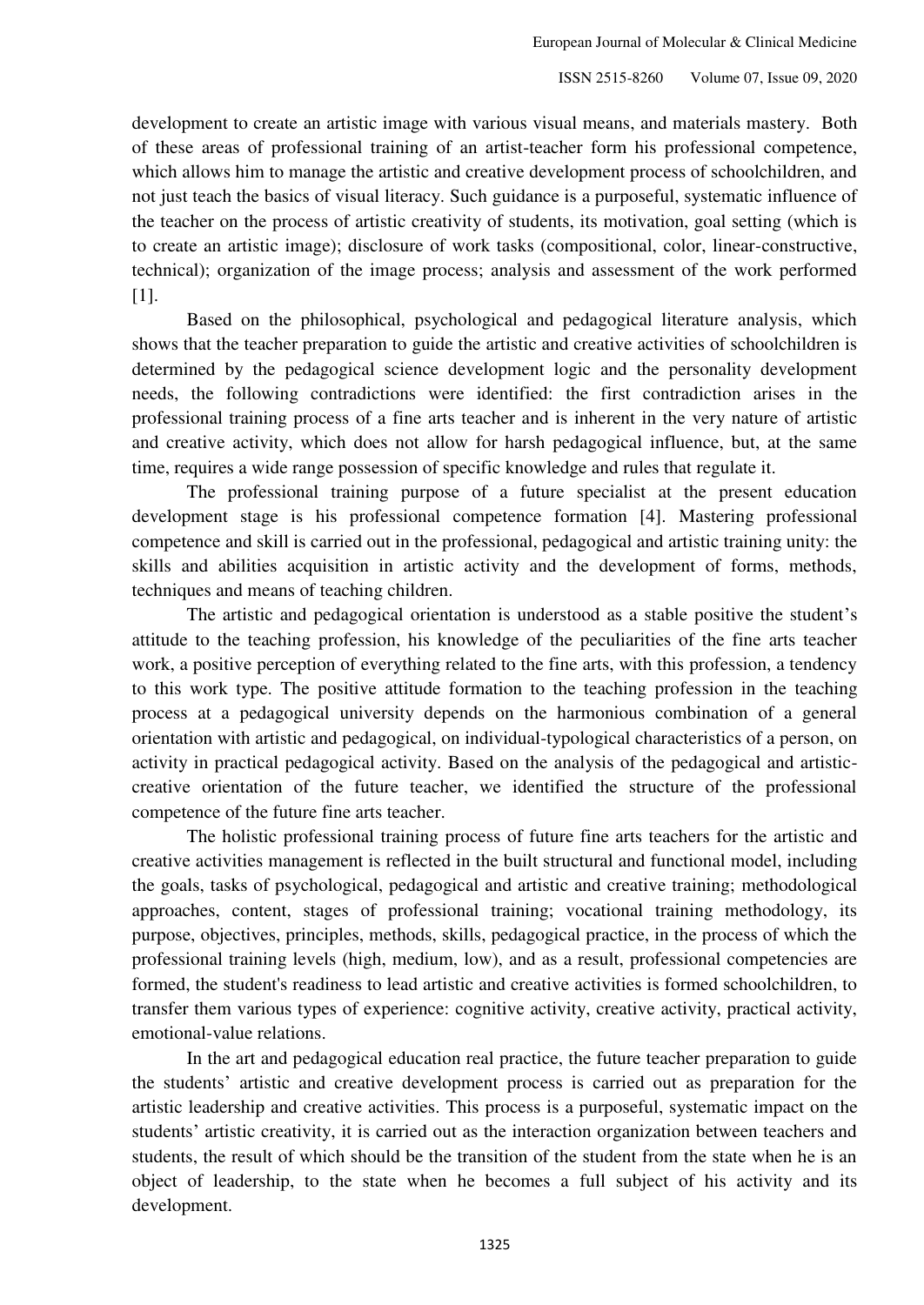The artistic and creative activity management specificity consists in the indissoluble unity of teaching and creativity [8]. The interrelation and thoughtful ratio of educational and creative tasks is a necessary condition for the artistic and creative development of a person. Having determined the artistic and creative activity structure of schoolchildren as an pedagogical guidance object, we have developed a structural and functional model that reflects the activities guiding process of schoolchildren in the lesson of artistic and creative activity.

The planning stage includes the educational process design in the studying programs form in the fine arts, drawing up a work program, work plan, outline plans, which reflect educational tasks (training, developing, upbringing) and a model for conducting a lesson.

The orientational and motivational activities organizing stage includes creating an emotional and creative atmosphere with the visual, literary, musical series help; a clear statement of the lesson goal and objectives, which can be demonstrated with the pedagogical drawing, visual teaching aids help, reflecting the creating means an artistic image.

The operational side management of the activity, the drawing process a involves the working methods choice: didactic (information-receptive, reproductive, problem presentation method, heuristic, research) and artistic (the formation of ideas about objects, objects, about their depiction in any practical way) depending on the purpose, the lesson tasks, the students' preparation level.

The monitoring stage and evaluating the activity process involves the analysis of pupils 'drawings (composition, image of the form, color scheme, work technique, artistic expressiveness) depending on the purpose and objectives of the lesson and the of pupils' work assessment (ascertaining, diagnosing, predictive, corrective) depending on training stage.

The whole pedagogical guidance process of artistic and creative activity is aimed at the various experience types formation: the cognitive activity experience, the creative activity experience, the emotional-value relations experience, the practical activity experience, which leads to the general artistic and creative the pupil's personality development.

The essential features of teaching leadership in arts education are as follows:

- pedagogical leadership always opposes spontaneous regulation and is focused on improving the pupils' artistic and creative development level;

- guidance is carried out consciously and systematically as a complex pedagogical impact on the pupil personality, at various stages of the artistic and creative process (perception of nature, the formation of ideas about the subject; the formation of ideas about the image; evaluation of the result of the finished work);

- the mutual understanding presence between the teacher - the leader (who must represent the final result - the drawing and the achievement level of each pupil) and the leadership object - the pupil (who must realize the assigned tasks and successfully implement them in their own creativity);

- the dynamism or the ability of guided pupils to move from one artistic and creative development level to another, higher;

- - reliability as the professionalism indicator of the teacher-artist - the ability to lead when the educational process conditions change in working with pupils with different abilities, preparedness level;

- stability - the ability to maintain the main direction in the pupils'creative abilities development, priorities in their artistic and personal development [3].

The specificity of training future fine arts teachers to guide the artistic and creative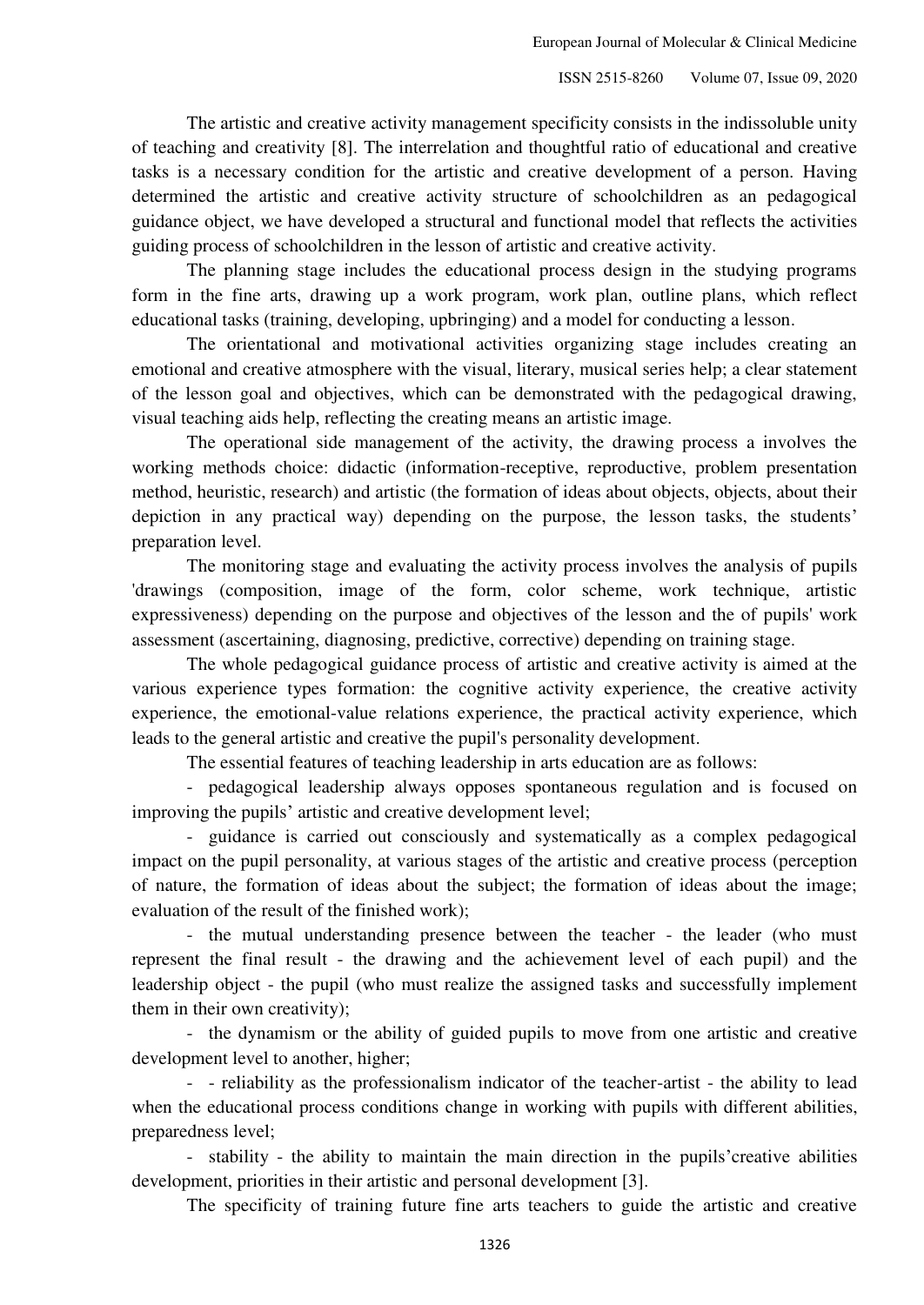activities of schoolchildren is as follows:

 Preparation for leadership should be based on the internal mechanisms disclosure that ensure the pupils' artistic and creative process success (the formation of a work mental image, its implementation in the material, a critical analysis of the finished work and the introduction of changes, additions, correction of errors).

 Such training should form the ability to model the creativity process in pupils, develop a creative approach to the teaching process the fine arts - the assignments, methods and teaching techniques choice, and not equip them with ready-made methodological techniques and recommendations.

 It is realized through awareness of specific stages of the image process, on the one hand, and through an intuitive approach to image creation, on the other. This applies to both the actual creativity of pupils and the approach to organizing the creative process among schoolchildren.

At the present stage of the artistic pedagogy development, it is necessary to improve the training of fine arts teachers to lead the process of pupils' artistic and creative development. We have proposed the necessary, in our opinion, pedagogical conditions that contribute to increasing this process efficiency:

*first condition* is the sustainable professional interest formation among future fine art teachers by rethinking the goals and objectives of artistic and creative activity in accordance with modern concepts of art education and upbringing, the specifics of the artistic and creative activities management of schoolchildren;

*the second condition* is the theoretical knowledge, practical skills and abilities actualization in the artistic and creative activity field on the basis of logical and semantic models;

*the third condition* is the "Integrative workshop" creation - a system of developmental tasks for pupils independent work, focused on guiding the artistic and creative activities of schoolchildren;

*the fourth condition* is the special courses introduction that strengthen the future teachers training of the fine arts to guide the artistic and creative activities of schoolchildren;

*the fifth condition* is the pupils' methodological and pedagogical reflection formation by the creative training method.

The preparation of a future fine arts teacher to guide the artistic and creative activities of schoolchildren is a purposeful and conscious mastering process of the professional competence and skill, due to the artistic and creative integration and professional and pedagogical components.

### **III. Conclusion**

The purposeful mastery of professional competence by future specialists on the basis of the developed structural-content model and the pedagogical conditions introduction into the educational process allows to increase the pupils' preparation level for the artistic and creative activities management of schoolchildren at the study at a university.

A fine arts teacher at school must have high special training, which allows children to develop aesthetic taste, activate creative activity and, at the same time, form practical drawing skills sufficient to create and implement a creative idea. All this poses new serious tasks for higher education in terms of all-round improvement of the training of future teachers. In this regard, at present, scientific searches in the professional training of future teachers of fine arts have significantly intensified. The professional training tasks complexity of fine arts teachers is